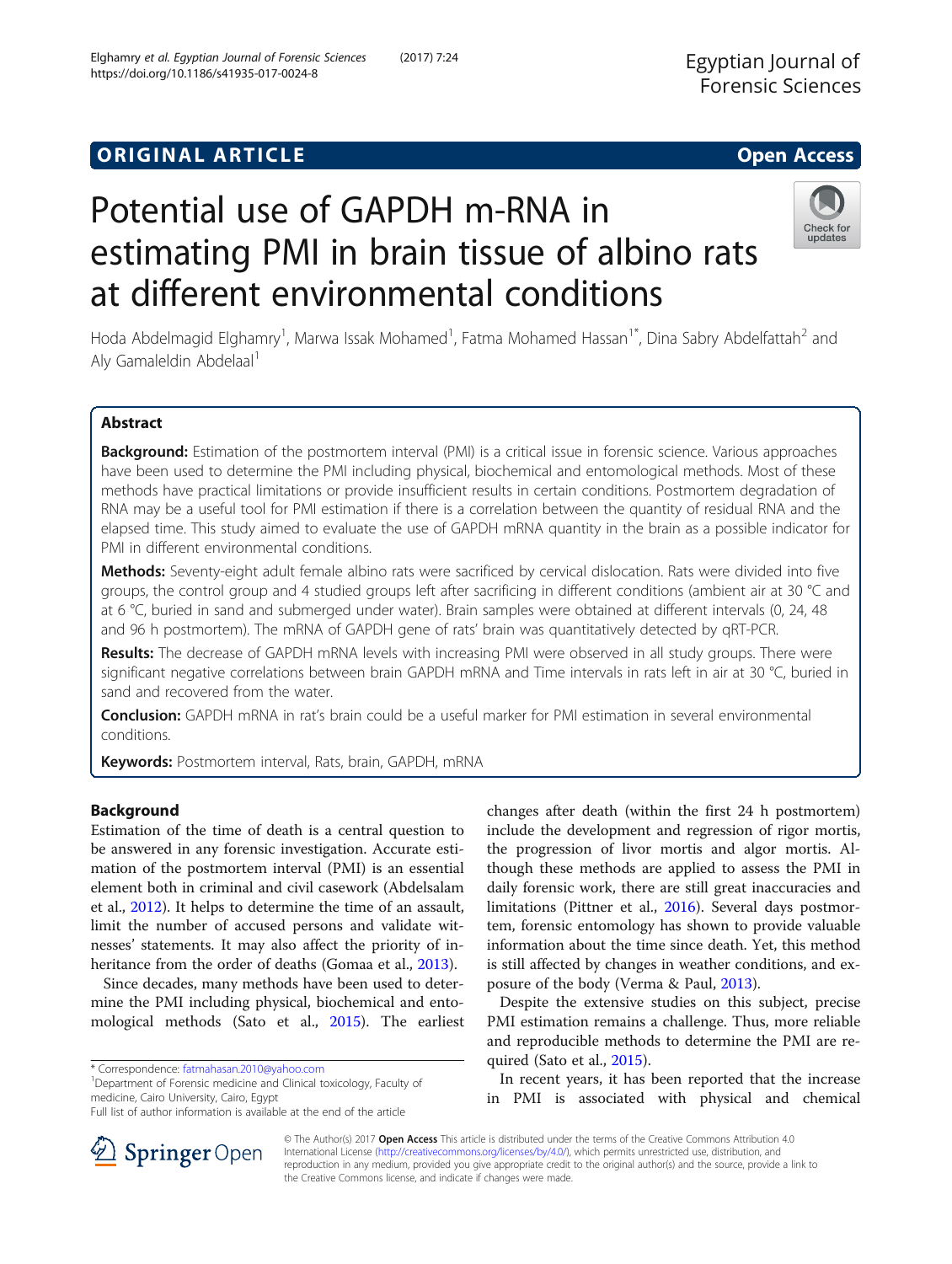degradation of many biological materials in dead bodies, as protein, DNA and RNA. Generally, RNA is more susceptible to degradation than DNA and protein (Lv et al., [2016](#page-6-0)). If the degree of degradation in post-mortem samples could be measured quantitatively, this would be a useful tool for precise PMI estimation (Partemi et al., [2010](#page-6-0)).

Real-time quantitative polymerase chain reaction (qRT-PCR) represents a powerful tool for the detection and quantification of mRNA. It is widely used because of its high sensitivity, good reproducibility and wide dynamic quantification range (Pfaffl, [2004\)](#page-6-0).

Many mRNA markers have been studied for PMI estimation, including β-actin, GAPDH, and IL-1β (Wen-Can et al., [2014](#page-6-0)). GAPDH is one of the housekeeping genes that had shown time dependent quantitative changes with PMI in previous studies (Inoue et al. [2002](#page-6-0); Sampaio-Silva et al. [2013](#page-6-0) and Lv et al. [2014](#page-6-0)).

Although postmortem RNA degradation is dependent on other factors rather than time as the cause of death and environmental conditions, many studies were interested in the selection of endogenous reference bio-markers and did not progress further (Lv et al., [2016](#page-6-0)).

This study aimed to evaluate the potential use of GAPDH mRNA in estimating the PMI in rats' brain at different environmental conditions.

### Methods

#### Animal protocol

Seventy- eight adult female albino rats weighting 120– 150 g obtained from the animal house, at Faculty of Medicine, Cairo University were sacrificed by cervical dislocation. Rats were divided into five groups as following; Group 0 is composed of six rats which represent the control group from where brain samples were taken immediately after the sacrifice (at the 0-time interval), each of the remaining four studied groups is composed of eighteen rats. These sacrificed rats were left in ambient air at average temperature 30 °C, buried in sand at average air temperature 30 °C, submerged under water at average air temperature 30 °C and placed in refrigerator at temperature 6 °C in group 1, 2, 3 and 4 respectively. Then, brain samples were obtained at 3 different postmortem time intervals; after 24 h, 48 h and 96 h (6 rats for each interval).

# Total RNA extraction

Total RNA was extracted from brain using Total RNA extraction kit (GF-1, Cat. No. GF-TR-050, Malaysia). According to the manufacturer's instructions, 30 mg of brain tissue was placed in collection tube and homogenized completely in 700 μl Buffer TR then was centrifuged at 14000×g for 3 min. The lysate was transferred into Homogenization column assembled in collection

tube and centrifuged at 14000×g for 2 min. The flowthrough was saved and 650 μl of 80% ethanol was added to the flow-through and mixed thoroughly by pipetting. Then, the sample was transferred into RNA Binding Column assembled in collection tube and centrifuged at 10,000×g for 1 min and flow-through was discarded. Centrifugation was repeated at 14000×g for 1 min after adding 500 μl of Wash Buffer and flow-through was discarded. 70 μl of DNase I Digestion Mix was pipetted directly into the membrane of RNA Binding Column and was incubated at room temperature for 15 min. 500 μl of Inhibitor Removal Buffer was added and centrifuged at maximum speed for 1 min then flow through was discarded. 500 μl of Wash Buffer was added and centrifuged twice at 10,000×g for 1 min then flow-through was discarded. The column was centrifuged at 10,000×g for 1 min then was placed into a new microcentrifuge tube. 60 μl of RNase-free Water was added directly onto the membrane and left for 1 min. After that, centrifugation was done at 10,000×g for 1 min. The resultant RNA was stored at −20 °C.

#### Reverse transcription and real-time PCR

QRT-PCR assays were performed in Step One Real Time PCR, Applied Biosystems with software version 3.1 (StepOne<sup>™</sup>, USA) detection system using (ViPrime One Step RT-qPCR 2X SyGreen Mix, HRox, Cat. No QR8602– 100, Malaysia). The real time PCR reaction for each sample was run in duplicate. According to manufacturer's instructions, the reactions were carried out in a total volume of 20 μL containing 5 μL qPCR SyGreen Mix, HRox, 2X; 1 μL Forward Primer; 1 μL Reverse Primer; 0.5 μL 20 RTase/Inhibitor Mix; 5 μL Total RNA and 7.5 μL RNAse free water. The thermal cycler conditions were as follows: one cycle of reverse transcription for 10 min at  $55^{\circ}$  C and initial activation for 2 min at 95 °C and 40 cycles of denaturing at 95 °C for 5 s, annealing and extension at 60 °C for 1 min.

## Primers for PCR

**GAPDH (target gene)**<br>Forward primer: 5-'CACCCTGTTGCTGTAGCCA-TATTC-3′.

Reverse primer: 5′-GACATCAAGAAGGTGGT-GAAGCAG-3′.

(Gene bank accession number: [NG\\_028301.2](http://www.ncbi.nlm.nih.gov/nucleotide/695917260?report=genbank&log=ucltop&blast_rank=1&RID=93ZWBT6G013))

#### <sup>β</sup>-actin (reference gene)

Forward primer: 5′-TGTTGTCCCTGTATGCCTCT-3′. Reverse primer: 5′-TAATGTCACGCACGATTTCC-3′.

(Gene bank accession number: J00691)

Beta actin was used as a reference gene because it is one of the most common housekeeping genes used for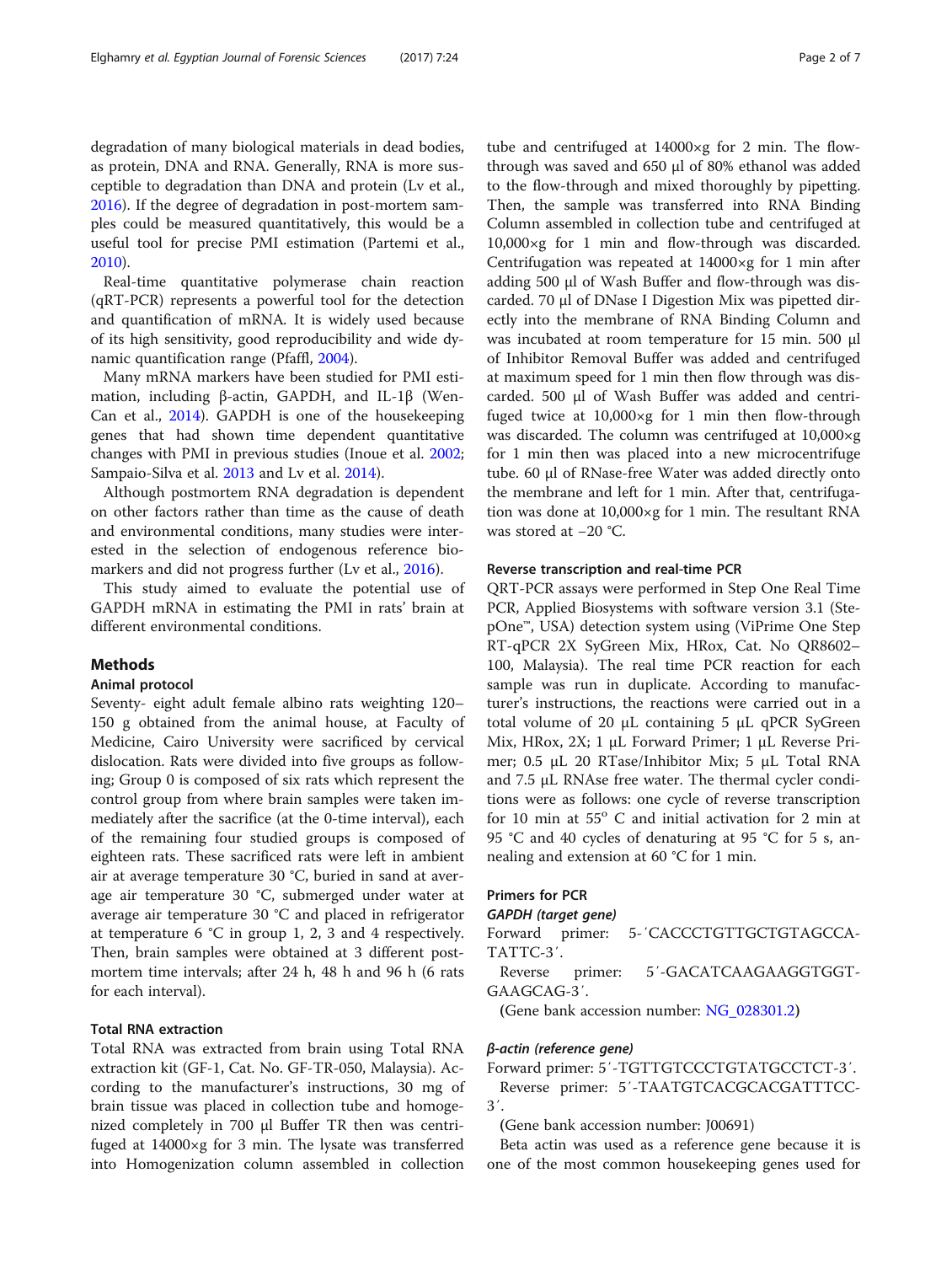normalizing gene expression levels. It was one of the first RNAs to be used as an internal standard for qRT-PCR since its transcription level remains relatively constant in response to experimental manipulation in most tissues (Li et al., [2010\)](#page-6-0).

# Calculation of relative quantification (RQ) (relative expression)

After the RT-PCR run, the data were expressed in Cycle threshold (Ct). The PCR data sheet included Ct values of assessed gene (GAPDH) and the reference gene (Bactin). In order to measure the gene expression of certain gene, a negative control sample was used. Therefore, target gene expression was assessed and related to reference gene as follows:

 $\Delta$  Ct sample = Ct assessed gene – Ct reference gene.

 $\Delta \Delta$  Ct =  $\Delta$  Ct sample – Ct control gene.

And finally, RQ was calculated according to the following equation:

 $RQ = 2 - (\Delta \Delta Ct)$ .

#### Statistical analysis

Data were coded and entered using the statistical package SPSS version 22. Mean values ± Standard Deviation (SD) were calculated. Comparison between groups was done using the non-parametric Kruskal-Wallis and Mann-Whitney tests. P- Values equal or less than 0.05 were considered as statistically significant. Correlations between variables were done using Spearman correlation coefficients (rs). A significant association between the sets of ranks by calculating Spearman's rank correlation coefficient (rs) is indicated by  $p = 0.05$ , as usual. The value of rs ranges from  $-1$  to  $+1$ . The closer to 1 (+ or -) the stronger the relationship.

#### Results

The highest degradation rate after 96 h was represented in group 1 (air at 30 °C) and the lowest rate in group 4 (air at  $6 \text{ }^{\circ}C$ ) (Table 1).

Spearman correlation between brain GAPDH expression and Time intervals revealed significant negative correlations in groups 1, 2, and 3 (Table 2).

Comparison between the mean values of brain GAPDH of group 1, 2, and 3 (different surrounding media) at different postmortem time intervals showed statistically significant differences at 48 h and 96

|                               | Table 2 Spearman Correlation between brain GAPDH & TIME |  |  |  |
|-------------------------------|---------------------------------------------------------|--|--|--|
| intervals in different groups |                                                         |  |  |  |

|         |         | Time (hours)      |
|---------|---------|-------------------|
| Group 1 | $r_{s}$ | $-0.87$           |
|         | P value | 0.00 <sup>a</sup> |
| Group 2 | $r_{s}$ | $-0.89$           |
|         | P value | 0.00 <sup>a</sup> |
| Group 3 | $r_{s}$ | $-0.66$           |
|         | P value | 0.00 <sup>a</sup> |
| Group 4 | $r_{s}$ | $-0.38$           |
|         | P value | 0.11              |
|         |         |                   |

<sup>a</sup>significant < 0.05

(Table [3\)](#page-3-0) while Pairwise comparisons between GAPDH values of these intervals, showed significant difference only between group1 and group 3 (Table [4\)](#page-4-0).

Comparison between the mean values of brain GAPDH of group 1, and 4 (air at different temperatures) at different postmortem time intervals showed statistically significant differences at 48 h and 96 (Table [5](#page-4-0)) (Fig. [1](#page-5-0)).

# **Discussion**

The estimation of time since death is one of the most important yet most inaccurate and contentious topics in Forensic Medicine. When calculated accurately, it has the potential to unfold many unraveled medico-legal mysteries (Garg & Garg, [2010](#page-6-0)).

With the advances of molecular biology, postmortem degradation of nucleic acids has been suggested as an alternative to the traditional methods for PMI estimation (Gomaa et al., [2013](#page-6-0)).

In this study, we tried to simulate different scenarios which may occur following death; bodies left postmortem in the ambient air, death followed by burial in sand and submersion under water. Moreover, the air medium was examined at two different environmental temperatures; one of them was constant (6 °C) and the second was variable (average 30 °C).

The brain was selected as a target tissue because it is well isolated and protected by the skull. In addition, several studies reported the generalized stability of brain mRNA transcripts (Johnson et al. [1986](#page-6-0); Cummings et al. [2001](#page-6-0); Inoue et al. [2002;](#page-6-0) Miller et al. [2004;](#page-6-0) Ervin et al. [2007](#page-6-0); Heinrich et al. [2007](#page-6-0) and Liu et al. [2011\)](#page-6-0).

Table 1 Brain GAPDH degradation rates of different groups after 96 h

| GAPDH Degradation rate (%)      | Mean $\pm$ SD     |
|---------------------------------|-------------------|
| Group 1 (air at 30 $°C$ )       | $96.91 \pm 2.93$  |
| Group 2 (sand)                  | $91.17 \pm 6.72$  |
| Group 3 (water)                 | $90.37 \pm 9.59$  |
| Group 4 (air at 6 $^{\circ}$ C) | $41.17 \pm 35.47$ |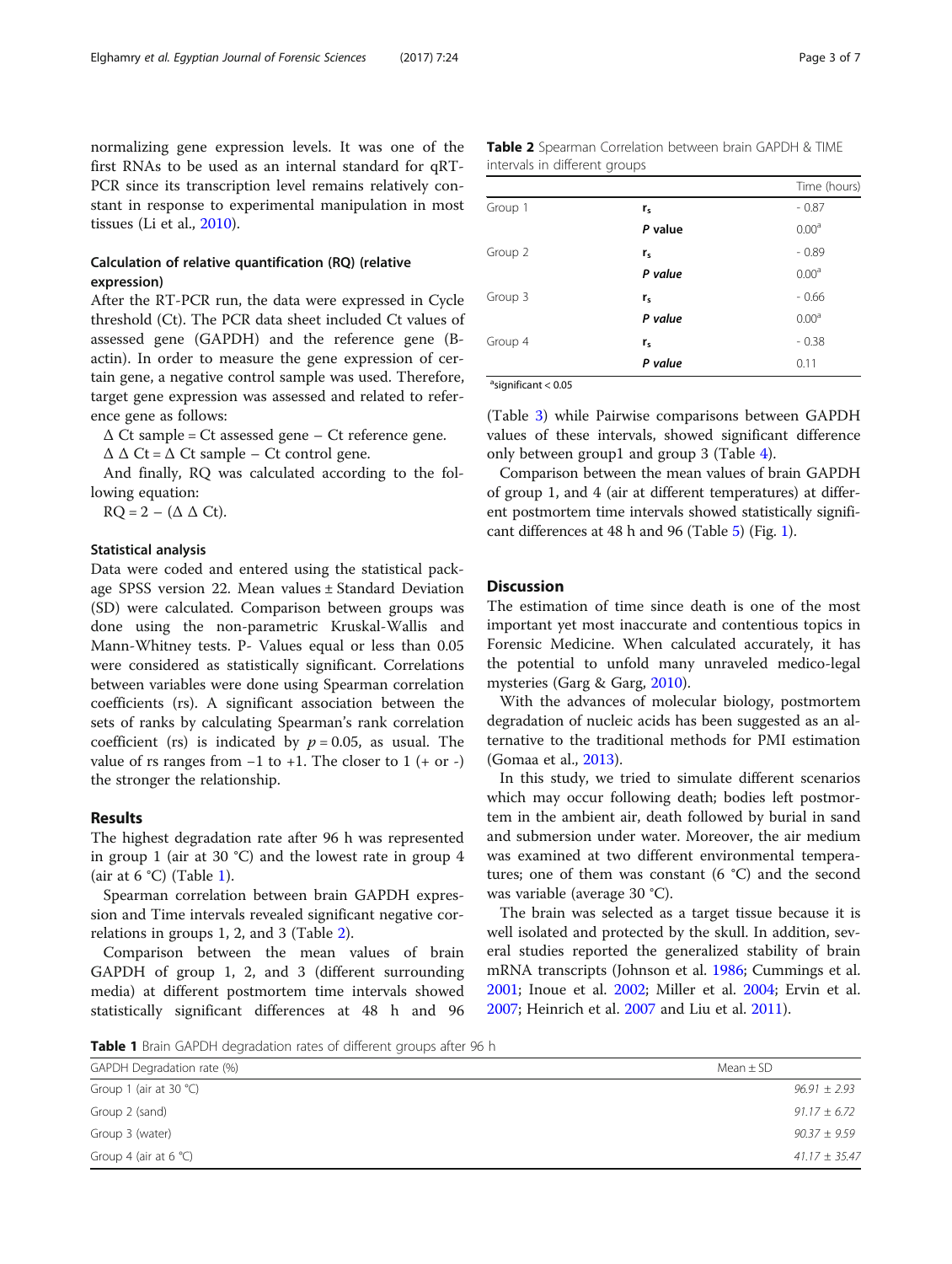<span id="page-3-0"></span>

| Table 3 Comparison between brain GAPDH mean valu |       | ues of group 1, 2, and 3 |                    |                    |                  |
|--------------------------------------------------|-------|--------------------------|--------------------|--------------------|------------------|
|                                                  | Brain | Group 1                  | Group <sub>2</sub> | Group <sub>3</sub> | P value          |
| 24 h                                             | Mean  | 0.750                    | 0.750              | 0.756              | $\frac{1}{0.33}$ |
|                                                  | S     | 0.331                    | 0.298              | 0.420              |                  |
| 48 h                                             | Mean  | 0.127                    |                    |                    | 0.00°            |
|                                                  | SD    | 0.082                    | 0.230<br>0.092     | 0.339<br>0.198     |                  |
| 96 h.                                            | Mean  | 0.030                    | 0.068              | 0.116              | $500^{\circ}$    |
|                                                  | SD    | 0.032                    | 0.067              | 0.113              |                  |
| <sup>a</sup> significant < 0.05                  |       |                          |                    |                    |                  |

| ١                        | $\mathbf{r}$     |
|--------------------------|------------------|
|                          |                  |
| てく                       |                  |
|                          |                  |
|                          |                  |
| $\epsilon$               | i<br>.           |
|                          |                  |
|                          |                  |
|                          | $\frac{2}{2}$    |
|                          | I                |
|                          |                  |
|                          | ١                |
|                          |                  |
|                          |                  |
|                          |                  |
|                          | )<br>)<br>)<br>: |
|                          |                  |
|                          | $\overline{ }$   |
|                          |                  |
| את היה והוהר הד היה וה   |                  |
|                          |                  |
|                          |                  |
|                          |                  |
|                          |                  |
|                          | $\frac{1}{2}$    |
|                          |                  |
|                          |                  |
|                          |                  |
|                          |                  |
| - 1<br>- 1<br>- 1<br>- 1 |                  |
|                          |                  |
|                          |                  |
|                          |                  |
|                          |                  |
|                          |                  |
|                          |                  |
|                          |                  |
|                          |                  |
|                          |                  |
|                          |                  |
|                          |                  |
| ran hatiliana nin        | )<br>2<br>2      |
|                          |                  |
|                          |                  |
|                          |                  |
| יים הם וה                |                  |
|                          |                  |
|                          |                  |
|                          |                  |
|                          |                  |
| I                        |                  |
| I                        |                  |
|                          | ו<br>נ           |
|                          |                  |
|                          |                  |
| ı                        |                  |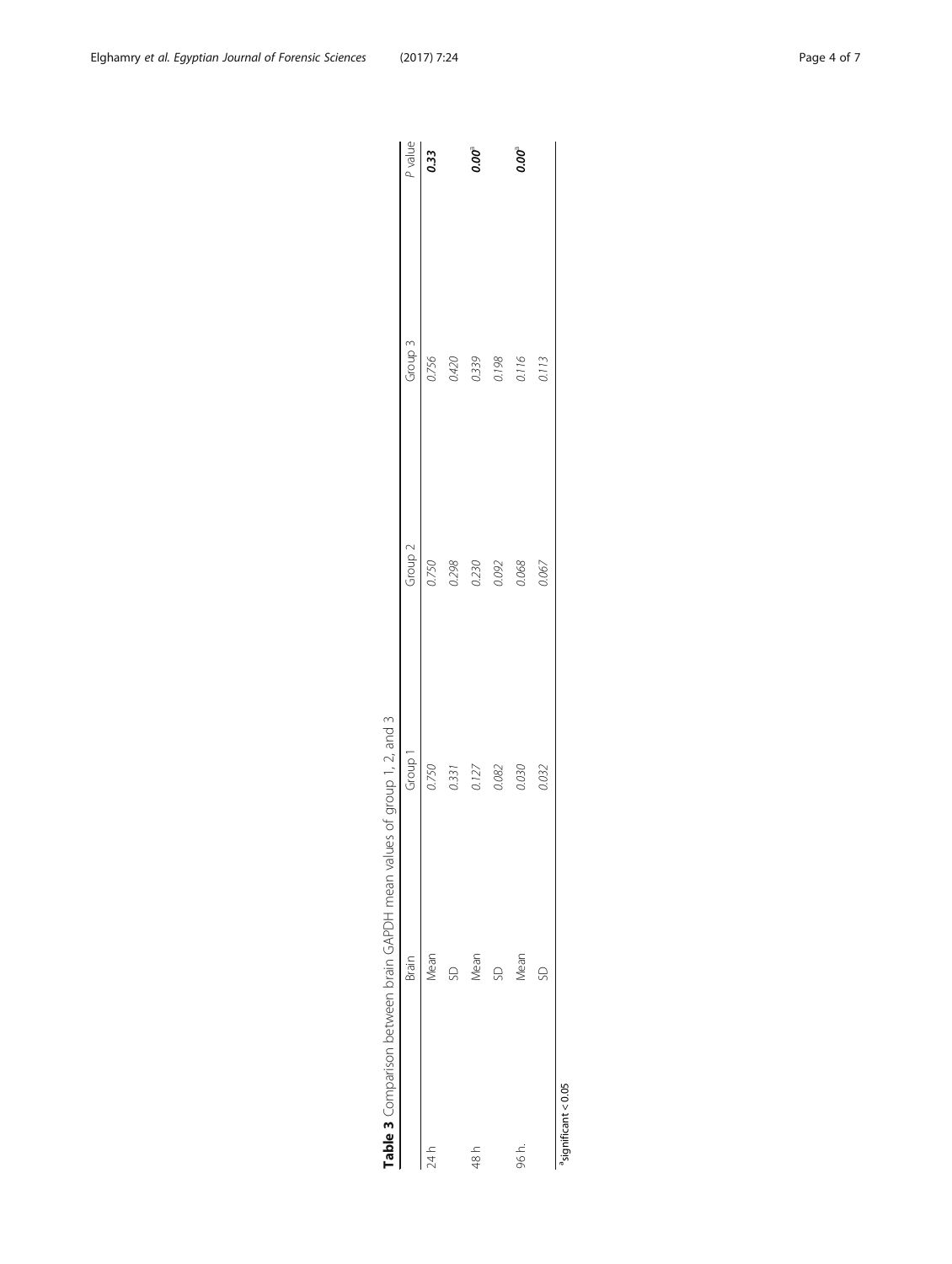| Brain   |         | 48 h.             | 96 h. |
|---------|---------|-------------------|-------|
| Group 1 | Group 2 | 0.07              | 0.26  |
| Group 1 | Group 3 | 0.02 <sup>a</sup> | 0.02  |
| Group 2 | Group 3 | 0.26              | 0.26  |

<span id="page-4-0"></span>Table 4 A Pairwise Comparison between brain GAPDH of group1, 2, and 3 at 48 h and 96 h

<sup>a</sup>significant < 0.05

In this study, 3 different post mortem time intervals were examined (24 h, 48 h and 96 h) in addition to the fresh tissue at zero interval. Occurrence of putrefaction in rats was a limiting factor to continue for longer time intervals.

Our findings revealed that the brain GAPDH mRNA mean expression values decreased with increasing PMI in all studied groups. This decrease is attributed to the fact that RNA is degraded after death by ribonucleases already present in the cells and/or originating from bacteria or other environmental contamination and also the effect of environmental factors such as pH, UV light and humidity (Bauer, [2007](#page-6-0)). A number of studies reported significant loss of individual mRNA transcripts with increasing PMI (Bauer et al. [2003](#page-6-0); Barrachina et al. [2006](#page-6-0); Durrenberger et al. [2010](#page-6-0) and Birdsill et al. [2011](#page-6-0)).

Somewhat surprisingly, in the present study, is the increased GAPDH expression at 24 h in group 4 when comparing to the control group. A similar result was obtained by Deng et al. ([2013](#page-6-0)), in their study on mice heart tissues at 4 °C but they do not present an explanation for this finding. We speculate that the process of dissection, brain extraction and sampling for group 4 was done while the tissues were refrigerated but in the control group this process was done while the tissues were fresh in the normal body temperature so more degradation occurred in the control relative to group (Bauer et al., [2003\)](#page-6-0) resulting in "relative increasing" values in the gene expression.

Our results showed that the highest GAPDH degradation rate after 96 h was represented in group 1 (air at 30 °C) and the lowest rate in group 4 (air at 6 °C). Generally, the activity of ribonucleases is inhibited at low environmental temperature (Deng et al., [2013\)](#page-6-0). Zhu et al. ([2011](#page-6-0)), reported that the degradation of β-actin mRNA in brain mice was slower at 4 °C than at 37 °C. Harrison et al. ([1995\)](#page-6-0), found that refrigeration of bodies at 8 °C post-mortem prevented a decrease in total RNA extracted from rat brain until a PMI of 96 h.

No previously reported studies explored the gene expression of bodies buried in sand or recovered from the water. However, postmortem burial or submersion under water delays the process of decomposition than in open air (Goff, [2009](#page-6-0)). Also, Fordyce et al. ([2013](#page-6-0)), stated that "informative amounts of RNA can clearly survive postmortem, conditional on tissue type and the conditions at death/burial". Thus it is likely to find differences in GAPDH degradation levels between different groups in our study.

Regarding the correlation between GAPDH expression and postmortem time intervals, our results revealed significant negative correlations in groups 1, 2 and 3.

However no previous researches proposed such study models as in groups 2 and 3, a number of studies reported the good correlation between mRNA and PMI in conditions similar to group 1, only. Ren et al. ([2009](#page-6-0)), reported that the Ct values of GAPDH mRNA and β-actin mRNA of brain rats measured by real-time RT-PCR correlated well with the PMI. Also, Liu et al. ([2011](#page-6-0)), reported that the changes of Ct values of brain β-actin mRNA of rats showed a good linear relationship with PMI at temperature 20 °C and Inoue et al. [\(2002](#page-6-0)) found that the Ct values for GAPDH mRNA in rat brains increased linearly with PMI.

In opposition to this result, Heinrich et al., [\(2007](#page-6-0)) and Preece & Cairns, ([2003](#page-6-0)) reported an absence of significant correlation between mRNA degradation and PMI in human brain tissue. Possible explanations for the inability to detect a clear relationship between reduced RNA quantity and the increased duration of PMI in

**Table 5** Comparison between brain-GAPDH mean values of Air at 30 °C (group1) and 6 °C (group 4)

|       |           | $\sim$  |         |                |
|-------|-----------|---------|---------|----------------|
|       | Brain     | Group 1 | Group 4 | $P$ value      |
| 24 h  | Mean      | 0.750   | 1.362   | 0.32           |
|       | <b>SD</b> | 0.331   | 0.842   |                |
| 48 h  | Mean      | 0.127   | 0.978   | $0.00^{\circ}$ |
|       | <b>SD</b> | 0.082   | 0.726   |                |
| 96 h. | Mean      | 0.030   | 0.654   | $0.00^{\circ}$ |
|       | <b>SD</b> | 0.032   | 0.355   |                |
|       |           |         |         |                |

<sup>a</sup>significant < 0.05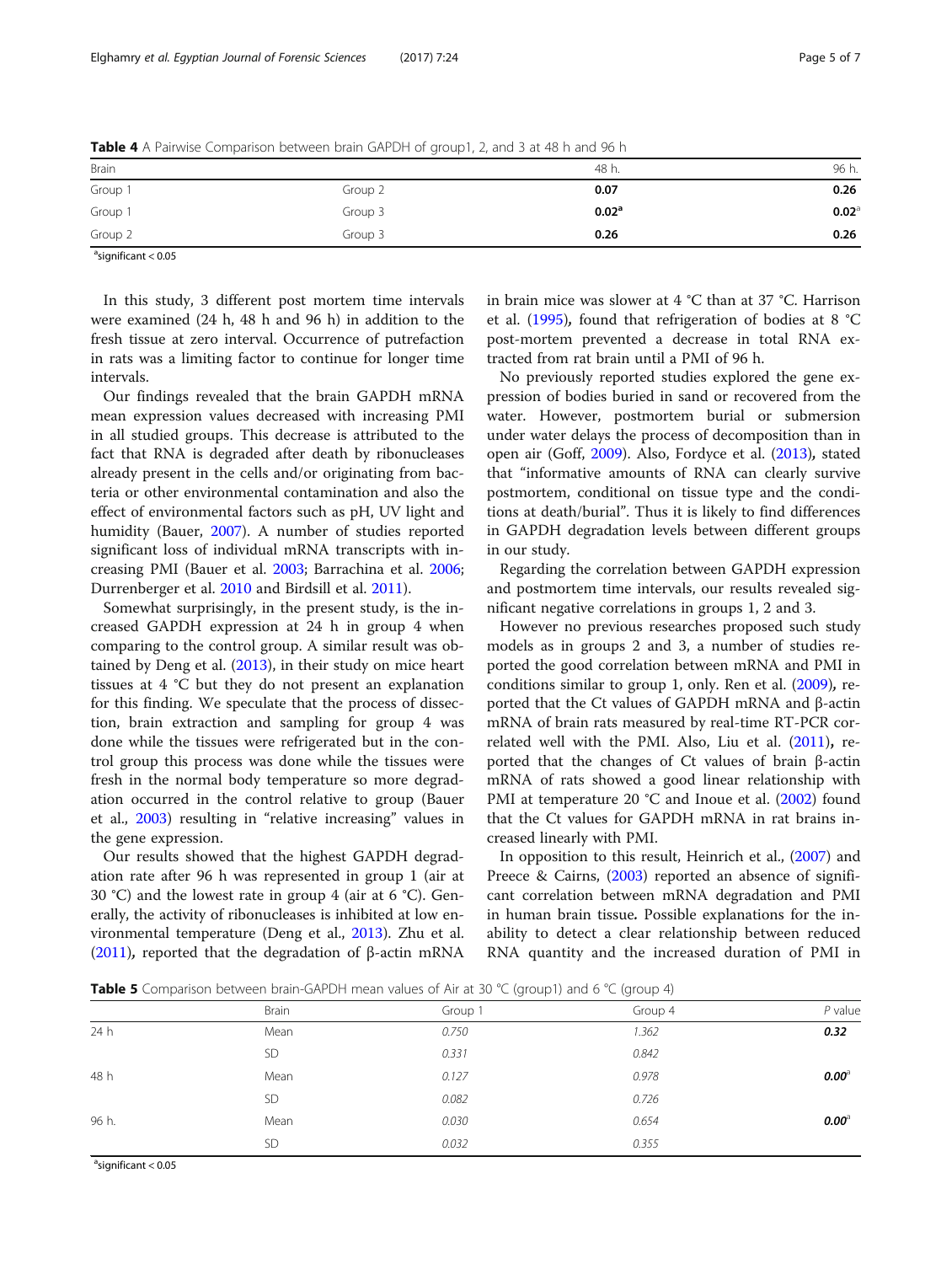<span id="page-5-0"></span>

human tissue studies include the confounding effects of greater inter-subject variability and agonal or neuropathological variables on RNA degradation (Catts et al., [2005\)](#page-6-0).

Concerning the poor correlation with PMI in group 4, Deng et al. [\(2013](#page-6-0)), reported that  $\Delta$ Ct values of brain and heart HIF1-a and β-actin mRNAs showed no correlation with PMI in tissues kept at 4 °C. However Bauer et al. ([2003](#page-6-0)), demonstrated in their study a significant correlation between RNA degradation and PMI in stored refrigerated human brain samples for up to 5 days.

In the present study, comparison between the mean values of brain GAPDH of different groups at different conditions showed statistically significant differences at 48 h and 96 h between group 1 and 3, and also between group 1 and 4. We suggest that temperature had the strongest influence on RNA degradation as the significant differences were observed between group 1 and 4 (different air temperatures). Also it was observed between group 1 and 3 (air and water at same ambient air temperature). Water has a higher heat capacity than air. About one unit of heat energy is needed to warm the air one degree Celsius while four times more heat energy is needed to warm the water one degree Celsius so the air temperature may be 80 °F(26.6 °C) but the water temperature is usually 65 °F (18.3 °C) (Office of marine program web site, [2001\)](#page-6-0).

# Conclusion

Our research suggests that brain GAPDH mRNA could be a valuable tool for estimating the PMI at several different environmental conditions. It could be a great addition to the current approaches of time

since death estimation but certainly after inclusion of human samples in future studies and further investigations exploring the influence of various parameters (e.g. cause of death, age at death, gender and duration of agony) in order to construct an mRNA database of diagnostic significance.

#### Abbreviations

C: Celsius; Ct: Cycle Threshold; DNA: Deoxyribonucleic acid; DNase I: Deoxyribonuclease inhibitor; F: Fahrenheit; GAPDH: Glyceraldehyde 3 phosphate dehydrogenase; Gm: Gram; H: Hour; HIF-1a: Hypoxia-inducible factor 1-alpha; IL-1β: interleukin 1β; Min: Minute; Ml: Milliliter; mRNA: Messenger ribonucleic acid; PMI: Postmortem interval; qRT-PCR: Real time reverse transcription-polymerase chain reaction; RNA: Ribonucleic acid; RQ: Relative Quantification; r.: Spearman's rank correlation coefficient; SD: Standard deviation; Sec: Second; SPSS: Statistical Package for the Social Sciences; UV: Ultraviolet; Μl: Microliter

#### Acknowledgements

None.

#### Funding

#### None.

#### Availability of data and materials

The datasets supporting the conclusions of this article are included within the article.

#### Authors' contributions

Prof. HE: responsible of the experimental design of the research, starting from the idea, interpretation of results and critical revision of the paper. Dr. MM: assistance in writing and final revision. Dr. FH: the experimental work and writing the paper. Prof. AA: final revision of the paper. Prof. DA: responsible for the practical part of the research. All authors read and approved the final manuscript.

#### Ethics approval

The experimental work was conducted after the approval of Institutional Animal Care and Use Committee, Faculty of medicine, Cairo University.

#### Consent for publication

Not applicable.